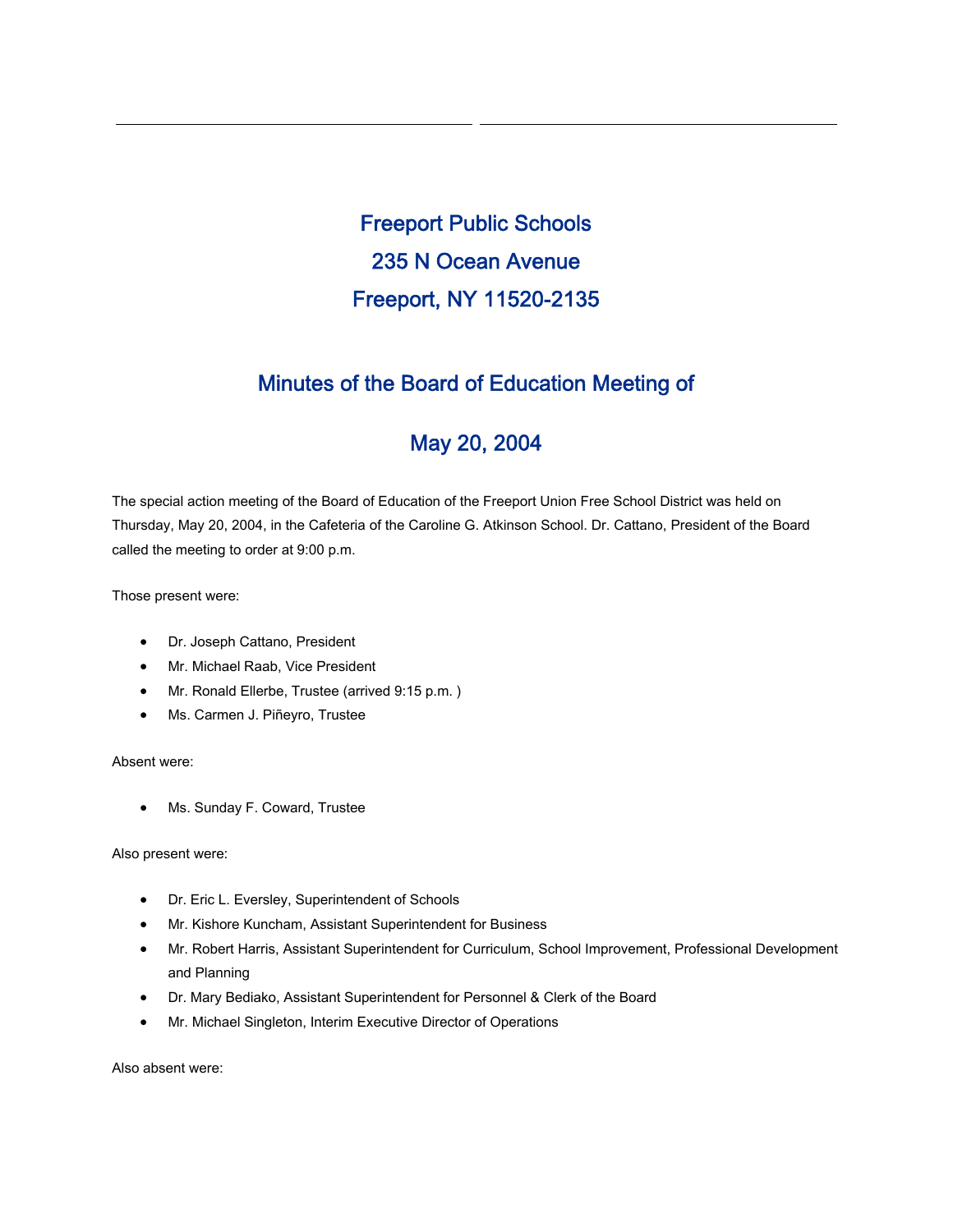- None
- The number of people in the audience at the opening of the meeting was 25.

## Superintendent's Report

The Superintendent of Schools, Dr. Eric Eversley, discussed the defeat of the 2004-2005 School Budget. The Superintendent urged the Board to move to adopt the "re-proposed" budget. He discussed the items that might be cut should the budget re-vote fail. The cuts would involve a total of \$3.4 million and might include items such as:

- No Interscholastic Athletics
- No After School/Extracurricular Activities
- Reductions in instructional and non-instructional staff
- No regular summer school, elementary or secondary
- No field trips
- No late buses, including private and parochial schools
- No community school
- No driver education
- No building improvement
- Cutbacks in supplies (by law)
- Elimination of all non-mandated instructional and non-instructional equipment including classroom computers

Michael Singleton, Interim Executive Director of Operations, reported on the meeting of the Project SAVE/School Safety Committee. The Committee is required to do an annual review of the Code of Conduct. He reported that the District has received a good report, and the committee recommended no changes to our current Code of Conduct.

Dr. Eversley reported that The Middle States accreditation team had made a recent visit to Freeport High School. The Superintendent further remarked that he was complimented by the head of the team for the help and hospitality of the Freeport staff. Dr. Eversley thanked the faculty. He added that the draft report of the visit would be available in 30 days.

## Questions/Comments from the Public

The public was then given the opportunity to address the Board of Education. Each speaker was allowed to address the Board for six minutes. The Board and administration addressed the comments from the public.

#### Items for Action

• On a motion by Ms. Piñeyro and a second by Mr. Raab the following items, on a consent agenda, were approved unanimously. The vote was; Cattano, Ellerbe, Piñeyro and Raab.

#### Acceptance of the Minutes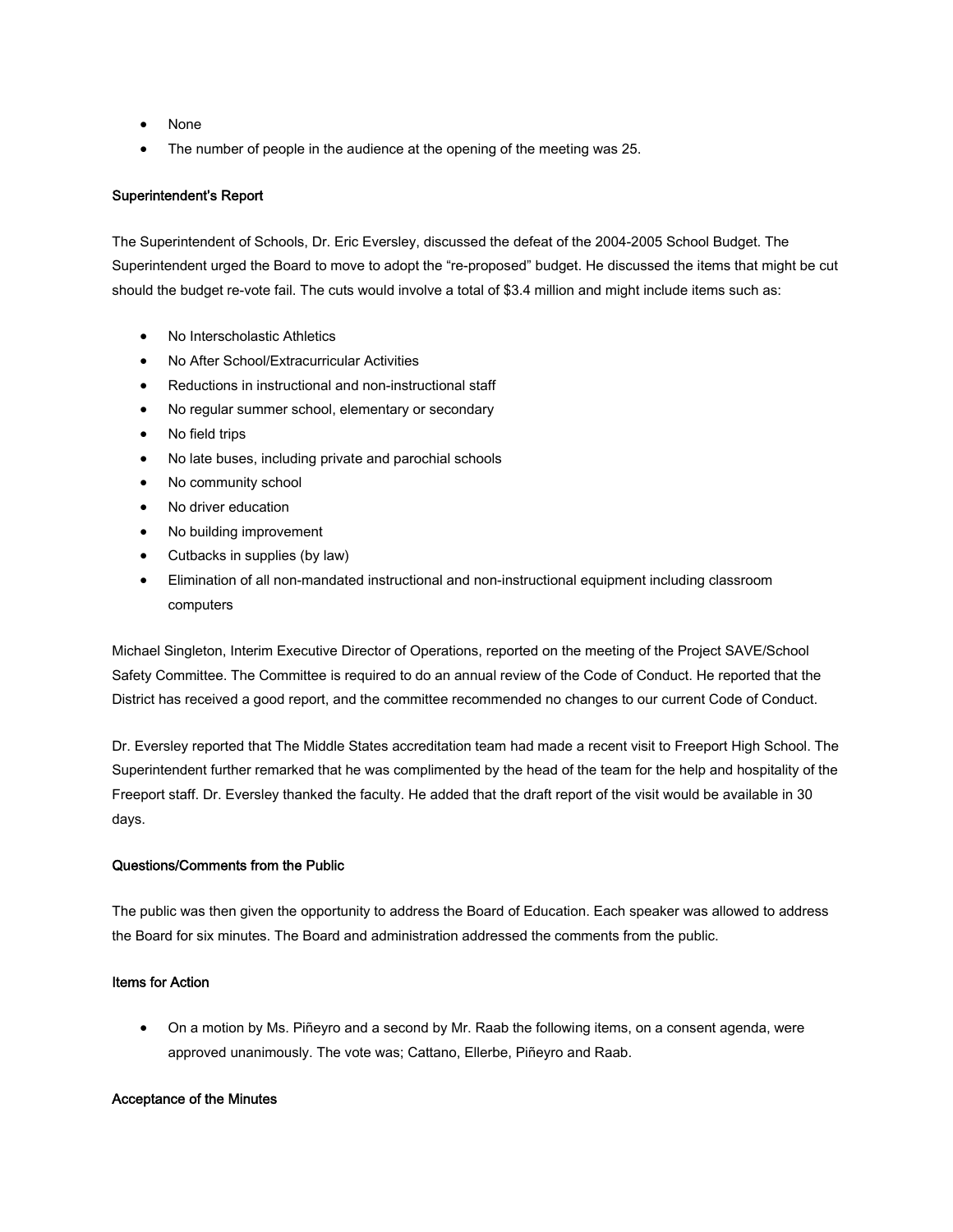Resolved that the Board of Education hereby accepts the minutes of the following meetings as written:

April 14, 2004 ; April 21, 2004 ; April 27, 2004

## Leave of Absence

Resolved that the Board hereby grants a request for leave as listed in the following:

- Amy Ferris, Elementary Teacher, effective September 1, 2004 through June 30, 2005, for childcare.
- Eleanor Barry, Art Teacher, effective September 1, 2004 through June 30, 2005, for childcare.
- Colleen Vazquez, Elementary Teacher, effective May 19, 2004 through June 30, 2004, for FMLA and childcare.
- Caryn Stein, Special Education Teacher, effective April 28, 2004 through June 30, 2005, for health reasons.
- Natalia Veksler, ESL Teacher, effective September 1, 2004 through June 30, 2005, for childcare.
- Susana Gonzalez, full-time Teaching Assistant, effective April 19, 2004 through June 30, 2004, FMLA.
- Giuseppa Sofia-Borrello, Foreign Language Teacher, effective April 27, 2004 through June 30, 2004, for health and FMLA.
- Elizabeth Kilduff-Smith, Elementary Teacher, effective April 28, 2004 through June 1, 2004, for FMLA and childcare.
- Laura Randazzo, Lab Facilitator, effective April 15, 2004 through May 14, 2004, for health reasons.
- Christine Meloni, Library Media Specialist, effective June 10, 2004 through January 31, 2005, childcare.

#### Resignation of Staff

Resolved that the Board of Education of the Freeport Union Free School District hereby accepts the letter(s) of resignation from the following staff members as listed:

#### Change of Status

RESOLVED that the Board of Education for the Freeport Union Free School District hereby grants a request for a change of status as listed in the following Change of Status Report:

- Corinne Lacey, part-time Teaching Assistant, change to probationary full-time Teaching Assistant effective April 28, 2004 through April 27, 2007, full-time
- Theresa Logatto, Teaching Assistant, extension of a leave to May 25, 2004 for health reasons.

## **Resignation of Staff**

BE IT RESOLVED that the Board of Education of the Freeport Union Free School District hereby accepts the letter(s) of resignation from the following staff members as listed in the following Change of Status Report - Resignation.

• Rychelle Weseman, Guidance Counselor, effective July 1, 2004.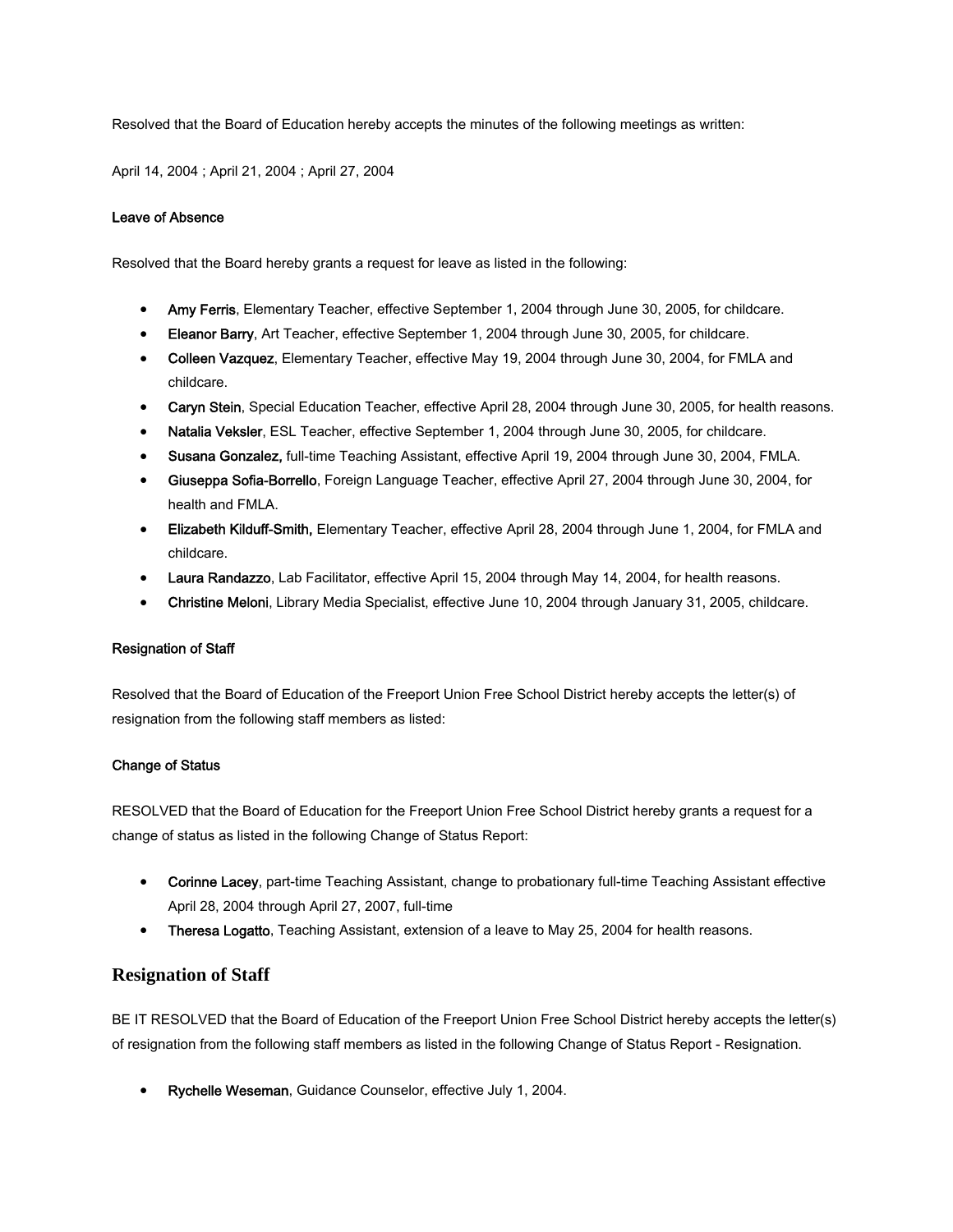- Eric Bertrand-Loesch, Earth Science Teacher, effective July 1, 2004.
- Shari Wool, Guidance Counselor, effective July 2, 2004.
- Pedro Rodriguez, Food Service Worker, effective June 30, 2004.
- Tanya Delucca, Foreign Language Teacher, effective June 30, 2004.

## Termination of Staff

Resolved that the Board of Education of the Freeport Union Free School District hereby terminates the services of the following employee as listed in the following termination report.

- Barbara Latham-Speller, 12 Month Cleaner, effective April 26, 2004, according to Section 71 of the Civil Service Law.
- Layfayette Skinner, Security Aide, effective April 30, 2004, due to inappropriate behavior.

## Appointment of Staff Report

## **Temporary**

Resolved that the Board of Education of the Freeport Union Free School District, upon the recommendation of the Superintendent, hereby appoints the individuals listed in the attached Appointment of Staff Report - Temporary, in accordance with the rules of the Board of Regents. These individuals shall posses appropriate certification allowing them to serve as teachers in the public schools of New York.

- James Treloar, Summer High School Principal, a temporary appointment effective April 26, 2004 through August 31, 2004. Compensation for this position is according to the Summer School Salary Schedule at \$10,001.
- Antonia Okeke, Special Education Teacher, (replacing C. Stein, LOA) a temporary appointment effective April 28, 2004 through June 30, 2004. Compensation for this appointment will be on step 1-2D of the U5D Schedule pro-rated for \$54,837. Assignment: FHS.

## Appointment of Non-Instructional Staff

Resolved that the Board of Education of the Freeport Union Free School District hereby appoints the individuals as listed in the attached Appointment of Staff Report - Civil Service, in accordance with Civil Service Rules and Regulation.

- James Taylor, Head Custodian I, (replacing D. Rodriguez, deceased) a temporary provisional appointment effective April 22, 2004. Compensation will be on step 4 of the Custodial Salary Schedule. Assignment: Bayview.
- Christopher Thompson, Custodian, (replacing W. King, retired) a probationary appointment effective May 3, 2004 for a period of 26 weeks upon Civil Service approval. Compensation for this position will be according to the Custodial Salary Schedule at \$31,443. Assignment: FHS.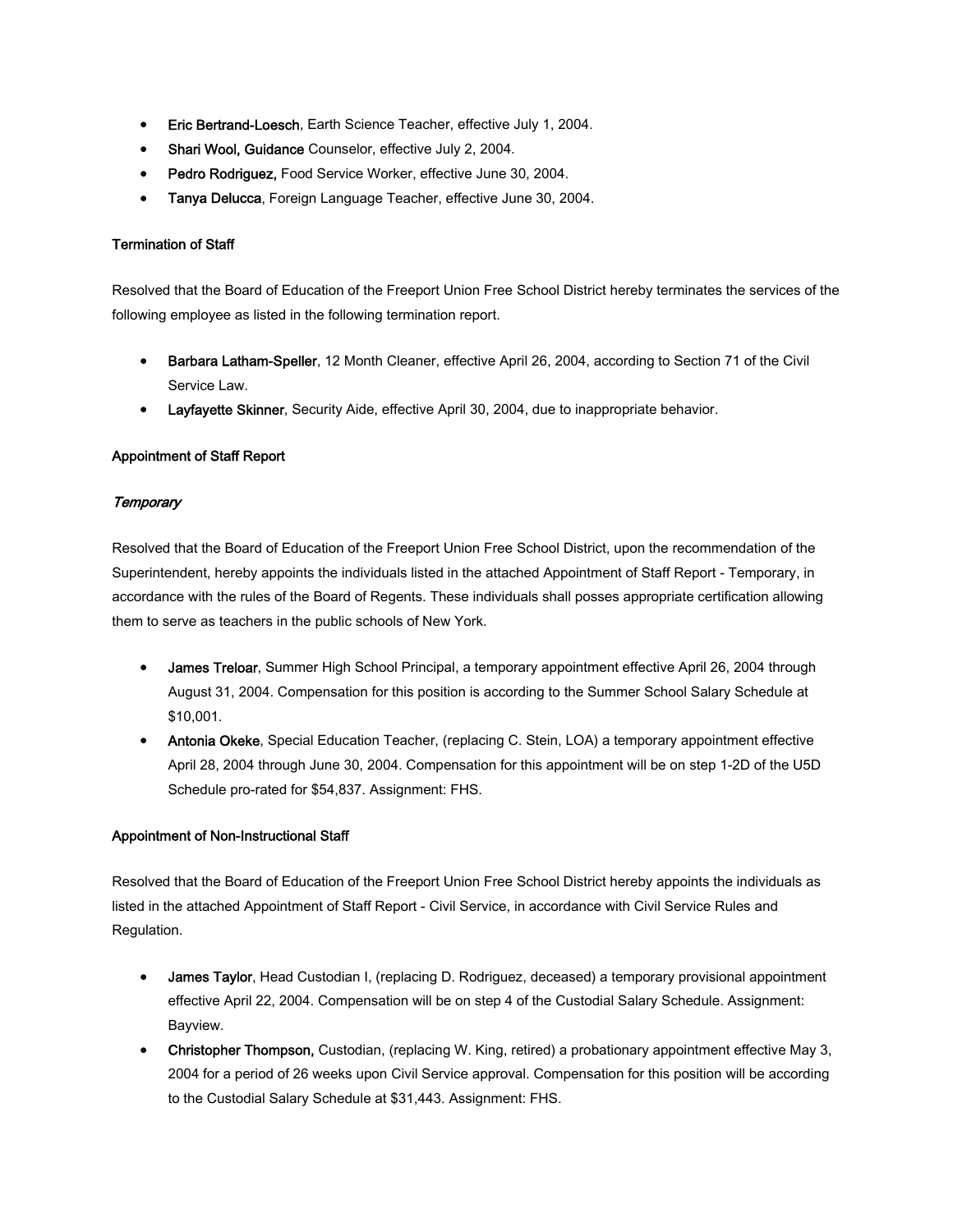#### Acceptance of the Minutes on the Committees on Special Education and Preschool Special Education

Resolved that the Board of Education hereby accepts the minutes of the meetings of the committees on special education and preschool special education for the following dates:

March 26, 2004; April 1, 2004; April 15, 2004; April 16, 2004; April 19, 2004; April 21, 2004; April 22, 2004; April 23, 2004; April 26, 2004; April 27, 2004; April 28, 2004; April 29, 2004; April 30, 2004; May 3, 2004; May 4, 2004; May 5, 2004; May 6, 2004; May 10, 2004; May 12, 2004.

#### Acceptance of a Gift

Be It Resolved by the Board of Education of the Freeport Union Free School District hereby accepts, with gratitude, a donation of \$200 from RE/MAX Action Real Estate to be used for the Early College Awareness Day.

## Adoption of the Calendar

On a motion by Mr. Raab the following motion was adopted:

Be It Resolved by the Board of Education of the Freeport Union Free School District hereby adopts the attached Meeting Calendar for the 2004-2005 School Year.

The motion was seconded by Ms. Piñeyro and unanimously approved.

Cattano, Coward, Ellerbe, Piñeyro and Raab

## Adoption of the Revised Parental Involvement Policy

On a motion by Ms. Piñeyro the following motion was adopted:

Be It Resolved by the Board of Education of the Freeport Union Free School District that the Board of Education of the Freeport Union Free School District hereby adopts the Revised Parental Involvement Policy (as attached).

The motion was seconded by Mr. Raab and approved. The vote was:

Yeas; Cattano, Piñeyro and Raab.

Nay; 0

Abstentions; Ellerbe.

## Resolution To Adopt The 2004-2005 Proposed Expenditure Budget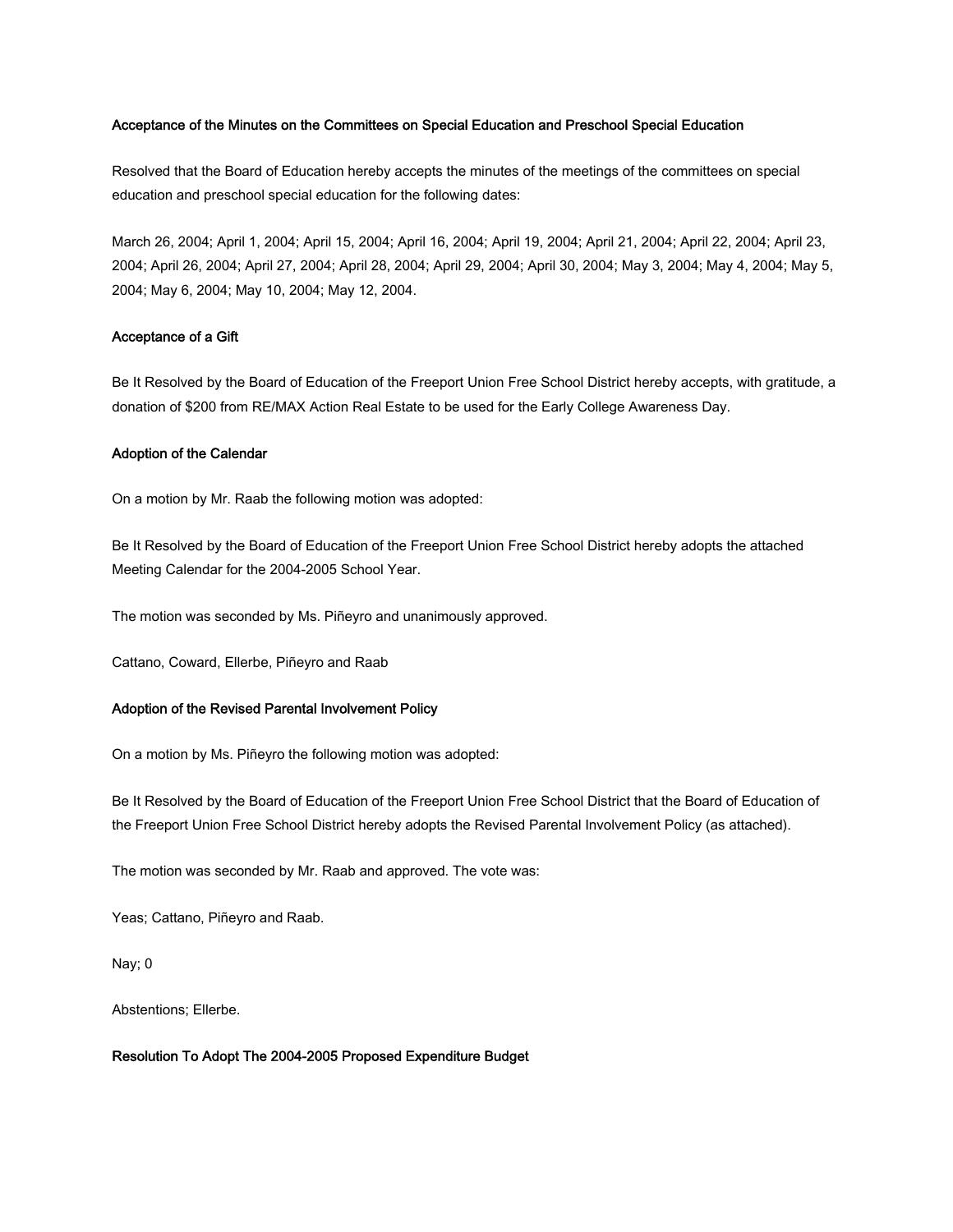Resolved, by the Board of Education of the Freeport Union Free School District, that the proposed Expenditure Budget for the 2004-2005 School Year in the amount of \$112,772,779 is hereby adopted and shall be presented to the voters at the Budget re-vote to be held on June 15, 2004.

The motion was seconded by Ms. Piñeyro and approved. The vote was:

Yeas; Cattano, Piñeyro and Raab.

Nay; 0

Abstentions; Ellerbe.

#### Establishment of the Annual Meeting, the Budget Hearing and The Annual Budget Vote

On a motion by Ms. Piñeyro the following motion was adopted:

RESOLVED that the Board of Education hereby establishes the Annual Meeting, the Budget Hearing and the Annual Budget RE-Vote as prescribed in the FOLLOWING resolution.

BE IT FURTHER RESOLVED that the Clerk of the Board shall, and is hereby directed, to have notices of the Annual Budget Re-Vote to be held on June 15, 2004, published in the Official Papers of the District. These papers shall be The Freeport Baldwin Leader and The Long Island Graphic, two newspapers having general circulation within the District. Said publications shall be at least two times and on the dates as listed for each newspaper. The Freeport Baldwin Leader shall be May 26, June 2 and, or an alternate date within the required notification period. The Long Island Graphic shall be May 27 and June 2, or an alternate date within the required notification period, and the Clerk of the Board of Education shall have notices of the June 2, 2004 Budget Hearing published in the Official Papers of the District. Said publications shall be at least two times and on the dates as listed for each newspaper. The Freeport Baldwin Leader shall be on the dates as listed for the notice of the annual budget vote or an alternate date within the required notification period. The Long Island Graphic shall be on the dates as listed for the notice of the annual budget vote or an alternate date within the required notification period.

AND BE IT RESOLVED, that the Board of Education of the Freeport Union Free School District shall hold a budget hearing on June 2, 2004 at 7:30 PM.

FURTHER RESOLVED that the Board of Registration shall be open in accordance with the Laws of the State of New York every school day in the Administration Building, 235 North Ocean Avenue, between the hours of 8:30 o'clock a.m. and 3:30 o'clock p.m. (local time) until June 11, 2004, for the Annual Budget Vote to be held on June 15, 2004. In addition the Board of Registration will be open June 8 th, 2004 and June 10 th, 2004 from 6:00 o'clock p.m. until 9:00 o'clock p.m. for residents to register to vote for the Annual Budget to be held on June 15 th, 2004.

AND FURTHER RESOLVED that this Board of Education determines that voting machines are to be used for the purpose of recording the vote at said meeting of the District to be held on June 15, 2004, between the hours of 6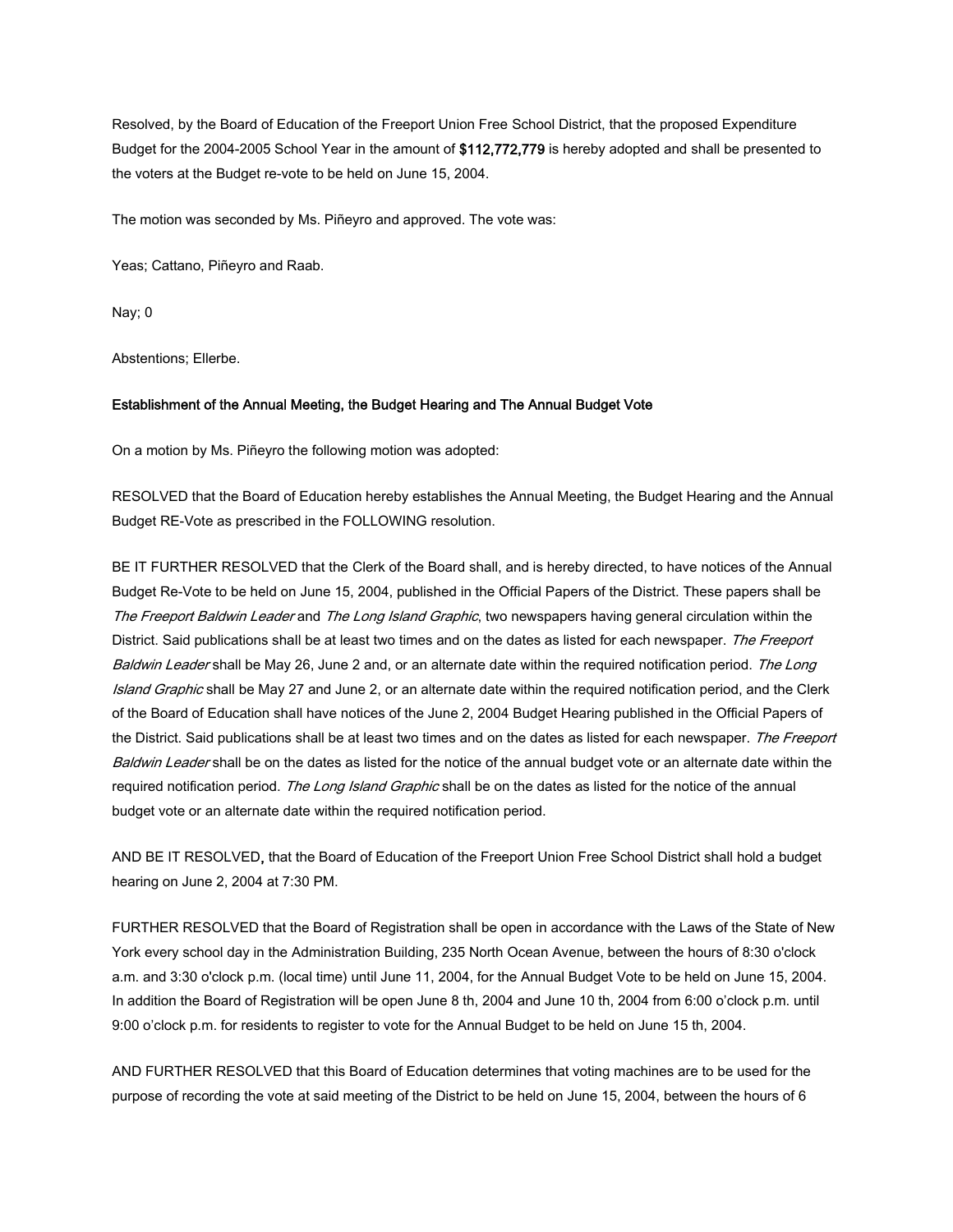o'clock a.m. and 9 o'clock p.m. (local time), pursuant to the provisions of the Education Law, and the Clerk of the District is hereby directed to procure such machines as may be necessary for use at said meeting.

BE IT RESOLVED that absentee ballots will be provided for the Budget Vote, in accordance with Education Law of the State of New York, §2018-a.

The motion was seconded by Mr. Raab and unanimously approved.

Cattano, Coward, Ellerbe, Piñeyro and Raab

## Executive Session

- At 10:22 p.m., a motion was made by Mr. Raab to go into Executive Session to discuss Collective Negotiations with the Freeport Administrators Association.
- The motion was seconded by Ms. Piñeyro and the motion passed.

The vote was: Cattano, Ellerbe, Piñeyro and Raab.

At 11:10 p.m., on a motion by Mr. Ellerbe and a second Mr. Raab, the Board returned to open session. The vote was: Cattano, Ellerbe, Piñeyro and Raab.

## **Adjournment**

 At 11:11 p.m., with no other business, on a motion by Mr. Raab and seconded by Ms. Piñeyro, the Board adjourned the meeting. The vote was unanimous: Cattano, Ellerbe, Piñeyro and Raab.

Respectfully submitted,

Mary R. Bediako Clerk of the Board

## **FREEPORT SCHOOL DISTRICT**

Policy # 1900

PARENTAL INVOLVEMENT

The Freeport Union Free School District Board of Education believes that positive parental involvement is essential to student achievement, and is committed to engaging parents in the schools through on-going, meaningful parental involvement.

To ensure compliance with state and federal regulations and guidelines, the Board directs the administration to involve parents and guardians in all educational programs that require parental involvement.